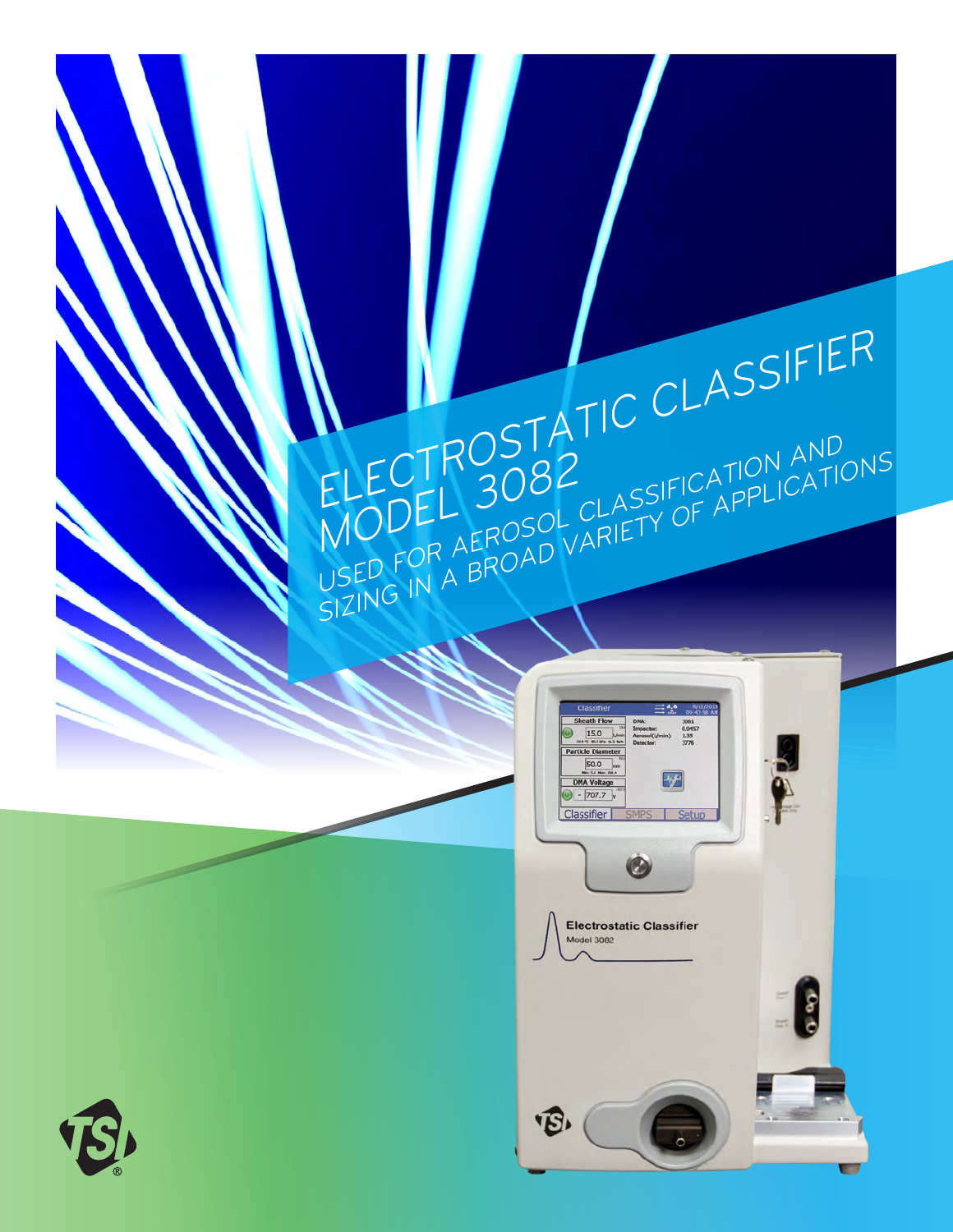## HIGHLY RELIABLE AND EXTREMELY VERSATILE

Since 1976, TSI Electrostatic Classifiers have been helping scientists generate and size submicrometer particles. These instruments have been used in a broad variety of research and have earned a well-deserved reputation for being highly reliable and extremely versatile. Our latest Electrostatic Classifier – the Model 3082 – continues that tradition, but with expanded capabilities and an easy-to-use interface. The current design offers tool-free installation and auto detection of configurable components. The controller platform includes a touch-screen display and graphical user interface control that enables size distribution measurements with data logging, greatly expanding your research possibilities!

TSI's Electrostatic Classifiers select highly monodisperse, submicrometer aerosols in the range from 1 to 1000 nanometers in diameter. The Electrostatic Classifier is most often used as an integral part of a monodisperse aerosol generation system or in a submicrometer-particle sizing system.

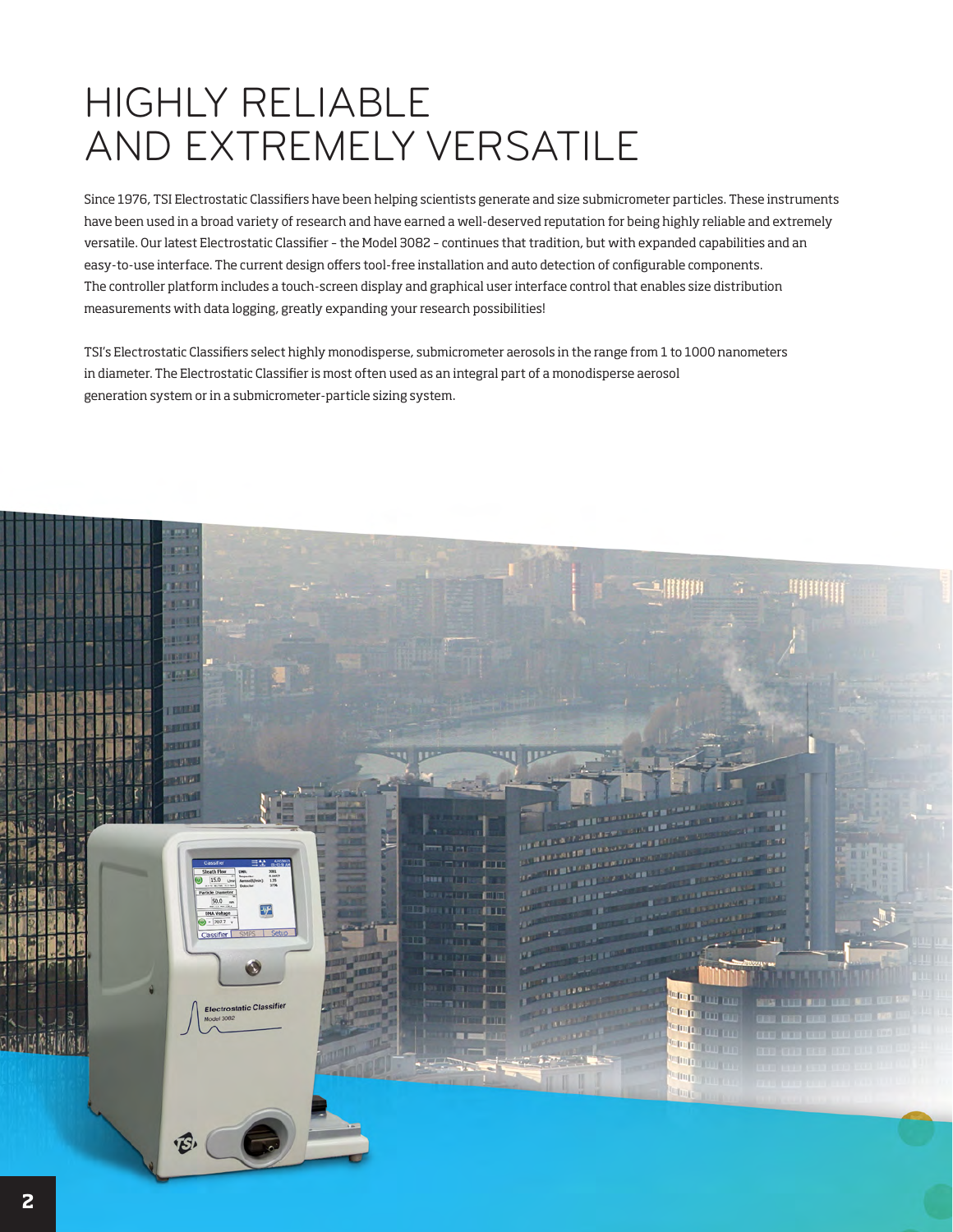## APPLICATIONS

The Classifier Model 3082 is a 'primary standard' instrument for aerosol measurement. This means that its performance is based on basic physical principles, and that results are highly repeatable.

The Classifier 3082 can be used for both aerosol generation and for aerosol size distribution measurement. The United States' National Institute of Standards and Technology (NIST) uses a TSI® Long DMA for sizing 0.1-micrometer standard reference materials (Kinney et al, 1991).

Further detail on these two uses is provided on the next page. Because of these two capabilities, our Electrostatic Classifiers are suitable for a variety of applications:

#### **When used as an aerosol generator to produce highly monodisperse particles:**

- + Aerosol research, including the study of particle transport, diffusion, coagulation, nucleation, and condensation
- + Particle-charge and electrical-mobility studies
- + Filter media tests for filter efficiency
- + Calibration of particle instruments such as optical particle counters –enhancing the monodispersity of polystyrene latex (PSL) or other aerosols by removing residue particles and multiplets

### **When used in a TSI® SMPS™ spectrometer for high-resolution sizing of submicrometer particles:**

- + Aerosol research, including the study of nucleation and condensation
- + Atmospheric monitoring and climate studies
- + Nanotechnology research and materials synthesis
- + Combustion and engine exhaust studies
- + Characterization of aerosols generated from flames, powders, sprays, or other sources

#### **When monodisperse generation is used in tandem with size distribution measurement:**

Measuring small and large changes in particle size due to coagulation, evaporation, condensation, humidification, and chemical reactions.

### **When used with a TSI Model 3068B Aerosol Electrometer:**

Primary size and concentration calibration of Condensation Particle Counters (ISO 27891) and other aerosol instruments.

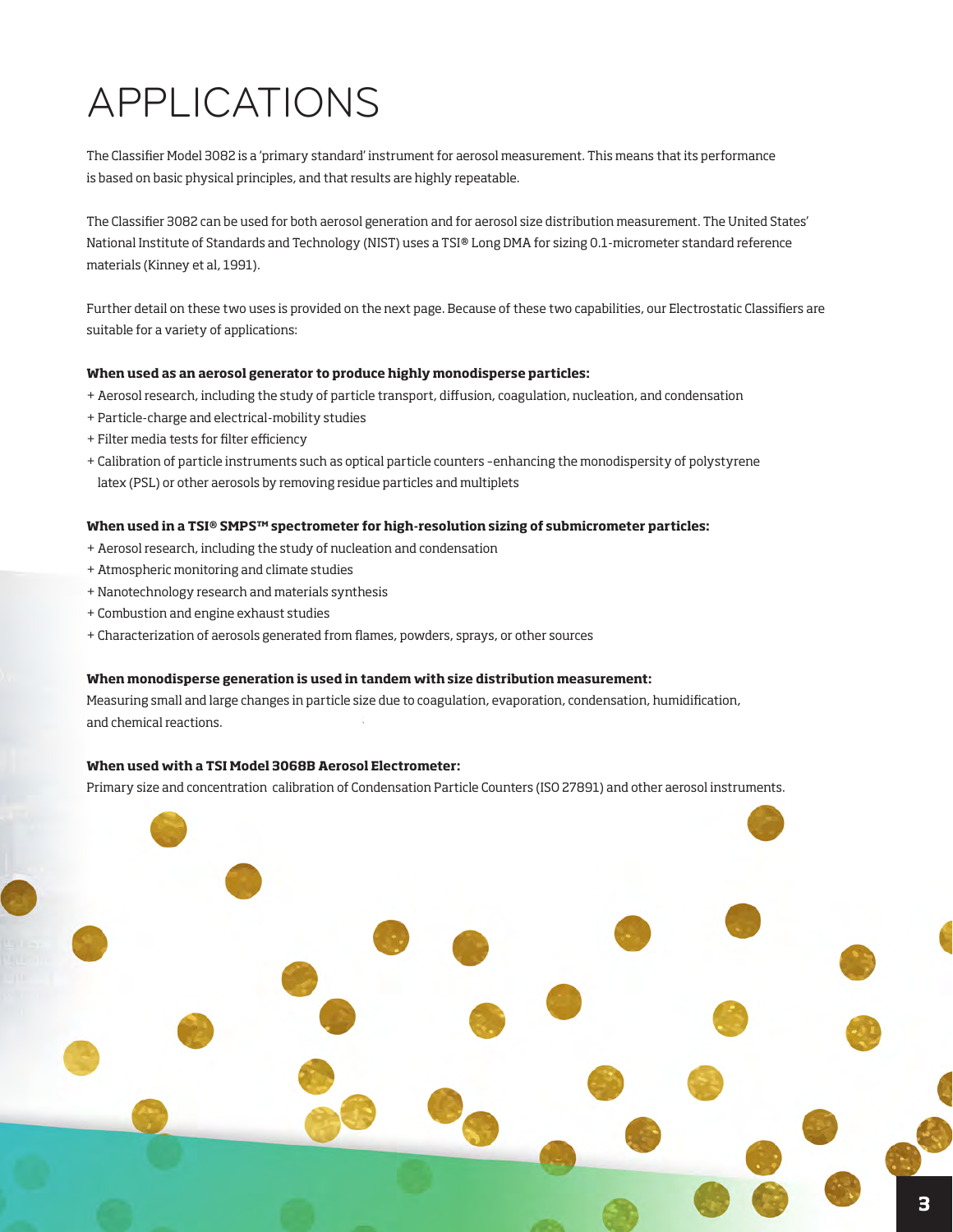### DUAL-PURPOSE: AEROSOL GENERATION AND AEROSOL SIZING

Broadly speaking, there are two categories of applications for the Classifier: monodisperse aerosol generation, and submicrometer aerosol size distribution measurement. The Electrostatic Classifier 3082 serves as a platform for operating other user-selected components. Which components are used depends upon the user's application.

The first use of the Classifier 3082 is as a monodisperse aerosol generator for submicrometer particles. To use the Classifier as a monodisperse aerosol generator, the user installs the selected Differential Mobility Analyzer (DMA), aerosol neutralizer, and inlet impactor; all of these components are controlled and/or monitored by the Classifier.

The second – and most common – use of the Classifier 3082 is in a Scanning Mobility Particle Sizer™ (SMPS™) system. SMPS™ systems measure the size distribution of aerosols. In an SMPS™ system, monodisperse aerosol exiting the Classifier passes to a Condensation Particle Counter (CPC), which measures particle number concentration. By scanning quickly through the selected size range (which varies by configuration), the SMPS measures the size distribution of the aerosol precisely. TSI SMPS was verified to measure NIST-traceable particles accurately (Vasiliou, 2004).

The SMPS series 3938 is capable of measuring particles as small as 1 nm and as large as ~1,000 nm, depending upon which configurable components are used. Installed components are auto-detected. Scanning can be conducted directly from the front screen of the Classifier 3082 for most SMPS configurations, or via the software. Please refer to the [SMPS family specification sheet](https://tsi.com/getmedia/6417ff18-99f7-4e15-8eed-971c92f1052c/SMPS-3938_US_5001531_RevE_Web?ext=.pdf) for more information.



**Top:** Size distribution of atmospheric aerosol in Shoreview, MN, USA over several weeks, as measured by the TSI® SMPS. **Bottom:** Number concentration measurements of the same aerosol.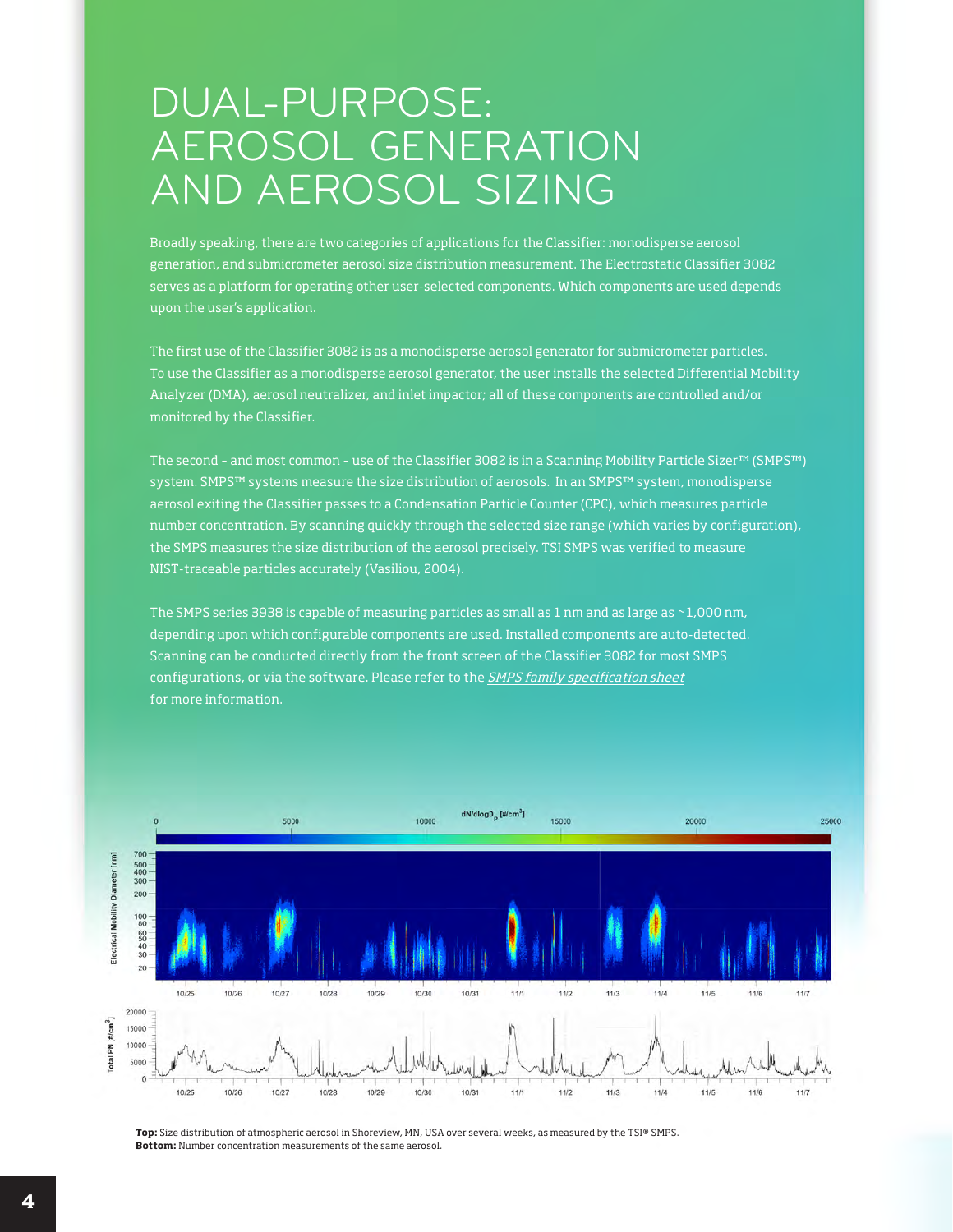# INNOVATIVE DESIGN

The Classifier 3082 serves as a platform for operating other user-selected components. It contains the power supply, blowers, aerosol neutralizer, touch-screen display, and all instrument controls. The Classifier 3082 allows you to interchange aerosol neutralizers, DMAs, and impactors, with an improved design to provide tool-free installation and auto detection of these configurable components.

You have a choice of four DMAs with Classifier Model 3082:

- + Long DMA 3081A for the broadest particle size range from 10 to 1000 nm
- + Nano DMA 3085A for the high-resolution sizing of ultrafine particles from 2 to 150 nm
- + 1 nm DMA 3086 for high-resolution sizing of particles as small as 1 nm
- + Wide-Range DMA 3083 for the broadest size range possible in a single scan: 10 800 nm

You have a choice of two types of aerosol neutralizers with Model 3082:

- + Aerosol Neutralizers 3077 and 3077A are radioactive Kr-85 bipolar diffusion chargers
- + Advanced Aerosol Neutralizer 3088 is a non-radioactive, soft x-ray bipolar diffusion charger

The DMAs and aerosol neutralizers must be purchased individually. You may also use your own custom DMA with our Electrostatic Classifier.

You have a choice of the voltage polarity used to classify particles. While the standard 3082 has negative polarity at the DMA's center electrode, a dual-polarity option is available. This dual-polarity classifier allows you to simply switch polarity as your research requires.

The graphical user interface enables standalone operation for most combinations of components - data logging lets you store more than 200,000 size distribution measurements! Logged data can be transferred easily via the USB port on the Classifier. The SMPS™ system is capable of fast scanning measurements, with less than 10 seconds scanning time.





G

ic Clas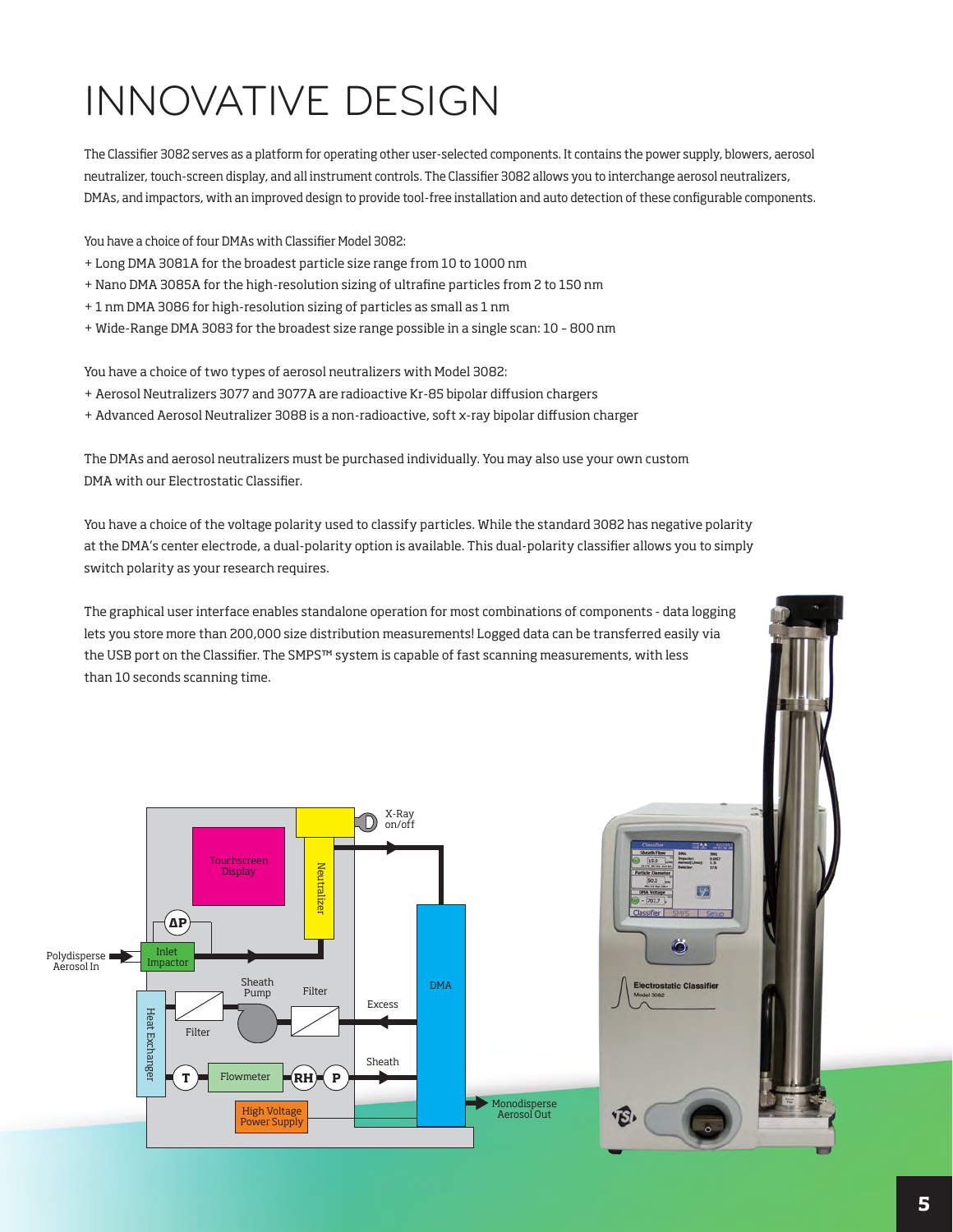### PRINCIPLE OF **OPERATION**

Polydisperse, submicrometer aerosol passes through a bipolar charger, establishing a bipolar equilibrium charge level on the particles. Nearly all particles from 1 to 30 nanometers in diameter receive either a single positive, single negative, or zero charge. Larger particles may carry more than one positive or negative charge. (The equilibrium charge distribution is shown in the figure at the right.) The particles then enter the DMA and are separated according to their electrical mobility. This parameter is inversely related to particle size, and it is also proportional to the number of charges on a particle. Electrical mobility is the preferred mechanism for measuring submicrometer particles, as described in ISO 15900.

An electric field inside the DMA influences the flow trajectory of the charged particles. The DMA contains an inner cylinder that is connected to a negative (optional: negative or positive) power supply (10 to 10,000 VDC). The outer cylinder is grounded. This creates a precise, axially homogeneous electrical field inside the DMA. Particles with negative charge are repelled towards and deposited on the outer wall. Particles with a neutral charge exit with the excess air. Particles with a positive charge move towards the negatively charged element. Only particles within a narrow range of electrical mobility have the correct trajectory to pass through an open slit near the DMA exit. When the optional positive power supply is used for the inner cylinder of the DMA, negatively instead of positively charged particles are selected by the DMA. The electrical mobility and the corresponding size of the particles is selected by adjusting the DMA voltage.



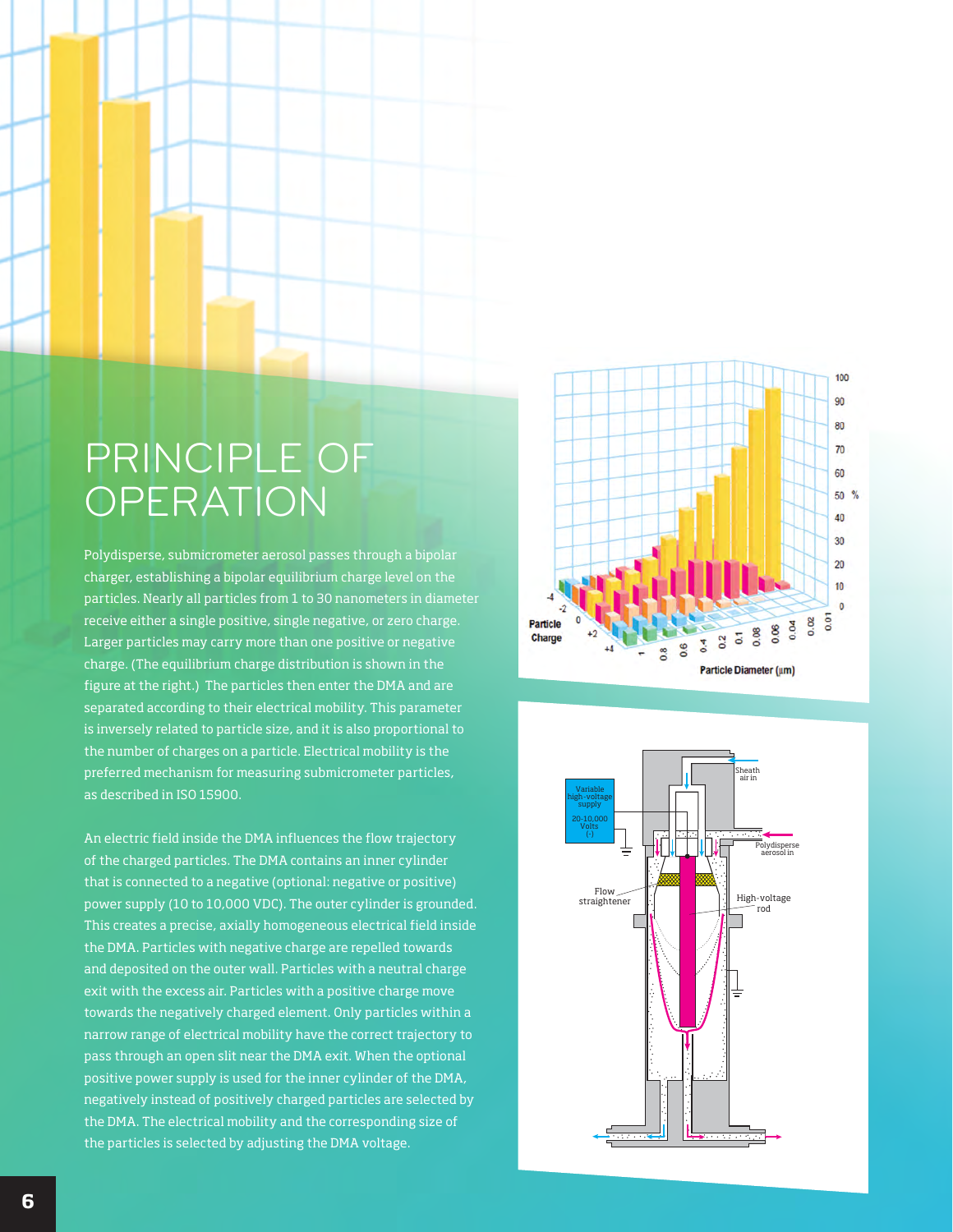## SPECIFICATIONS

for Electrostatic Classifier 3082 when combined with a selected DMA



|                                                                          |                                          | 3081A                             | 3083               | 3085A                          | 3086                              |  |
|--------------------------------------------------------------------------|------------------------------------------|-----------------------------------|--------------------|--------------------------------|-----------------------------------|--|
| General<br><b>Capabilities</b>                                           | Particle Type                            | Solids and nonvolatile liquids    |                    |                                |                                   |  |
|                                                                          | Particle Size Range<br>(generation mode) | Adjustable from<br>$10 - 1000$ nm |                    | Adjustable from<br>2 to 150 nm | Adjustable from<br>1 to 50nm      |  |
|                                                                          | Maximum Input<br>Concentration*          | $107$ particles/cm <sup>3</sup>   |                    |                                |                                   |  |
|                                                                          | Voltage (DC)                             | 10 to 10,000                      |                    |                                |                                   |  |
| <b>Flow Rates</b>                                                        | Sheath Air (L/min)                       | 2 to 30                           | 2 to 20            | 2 to 30                        | 2 to 25                           |  |
|                                                                          | Aerosol (L/min)                          | $0.2$ to $2$                      |                    | $0.2$ to 5                     | $0.1 - 2.5$                       |  |
| <b>Physical</b><br><b>Dimensions</b><br>(DMA only)                       | Height                                   | 61 cm (24 in.)                    | 47 cm (18.5 in.)   | $20.3$ cm $(8 in.)$            | 18.7 cm (7.4 in.)                 |  |
|                                                                          | Outside Diameter<br>(excluding ports)    | 7.6 cm (3 in.)                    | 13 cm (5.1 in.)    | $7.9$ cm $(3.1$ in.)           |                                   |  |
|                                                                          | Weight                                   | 5.5 kg (12 lb)                    | 8.5 kg (18.7 lb)   | 2.2 kg (4.9 lb)                | $2.1 \text{ kg} (4.6 \text{ lb})$ |  |
| <b>Aerosol Port</b><br><b>Diameters</b>                                  | Polydisperse                             | $1/4$ -in. $OD$<br>$3/8$ -in, OD  |                    |                                |                                   |  |
|                                                                          | Monodisperse                             | $1/4$ -in. $OD$                   |                    |                                |                                   |  |
|                                                                          | Sheath, Excess Air                       | 3/8-in. OD                        |                    |                                |                                   |  |
| <b>Dimensions</b><br>of Complete<br><b>Instrument</b><br>(3082 with DMA) | Height                                   | 64.3 cm (25.4 in.)                | 52.8 cm (20.8 in.) | 40.1 cm (15.8 in.)             |                                   |  |
|                                                                          | Width                                    | 28.2 cm (11.1 in.)                | 40.5 cm (16 in.)   | 28.2 cm (11.1 in.)             |                                   |  |
|                                                                          | Depth                                    | 40.5 cm (15.8 in.)                |                    |                                |                                   |  |
|                                                                          | Weight                                   | 19.5 kg (43.0 lbs)                | 22.7 kg (50 lb)    | 16.4 kg (36.1 lb)              | 16.3 kg (36 kg)                   |  |

\*The input particle number concentration limit is imposed by the neutralizer that precedes the DMA.

#### **Bibliography**

Birmili W, F Stratmann, A Wiedensohler, D Covert, LM Russell, O Berg. Determination<br>of Differential Mobility Analyzer Transfer Functions Using Identical Instruments<br>in Series, Aerosol Science and Technology 27:215-223, 199

Caldow R and J Blesener, A Procedure to Verify the Lower Counting Limit of Optical Particle Counters, Journal of Parenteral Science and Technology, July/August 1989. (TSI paper A62)

Chen D-R, DYH Pui, D Hummes, H Fissan, FR Quant, and GJ Sem, Design and Evaluation of a Nanometer Aerosol Differential Mobility Analyzer (Nano-DMA), J.Aerosol Sci. 29(5):497-509 (1998).

Kinney PK, DYH Pui, GW Mulholland, and NP Bryner, Use of the Electrostatic Classification Method to Size 0.1μm SRM Particles—A Feasibility Study, Journal of Research of the National Institute of Standards and Technology 96(2):147, March/April 1991. (TSI paper A74)

Liu BYH and DYH Pui, A Submicron Aerosol Standard and the Primary, Absolute Calibration of the Condensation Nuclei Counter, Journal of Colloid and Interface Science 47(1), April 1974. (TSI paper A81)

Liu BYH, DYH Pui, and KY Rubow, Performance of HEPA and ULPA Filters, Proceedings of the 1985 annual technical meeting of the Institute of Environmental Sciences. (TSI paper A47)

Pourprix M and J Daval, Electrostatic Precipitation of Aerosols on Wafers, a New Mobility Spectrometer, Proceedings of the 3rd International Aerosol Conference 2:797-800 (1990)

Vasiliou J., An Evaluation of a Scanning Mobility Particle Sizer with NIST Traceable Particle Size Standards, Technical Note-012A, Duke Scientific Corporation (2004).